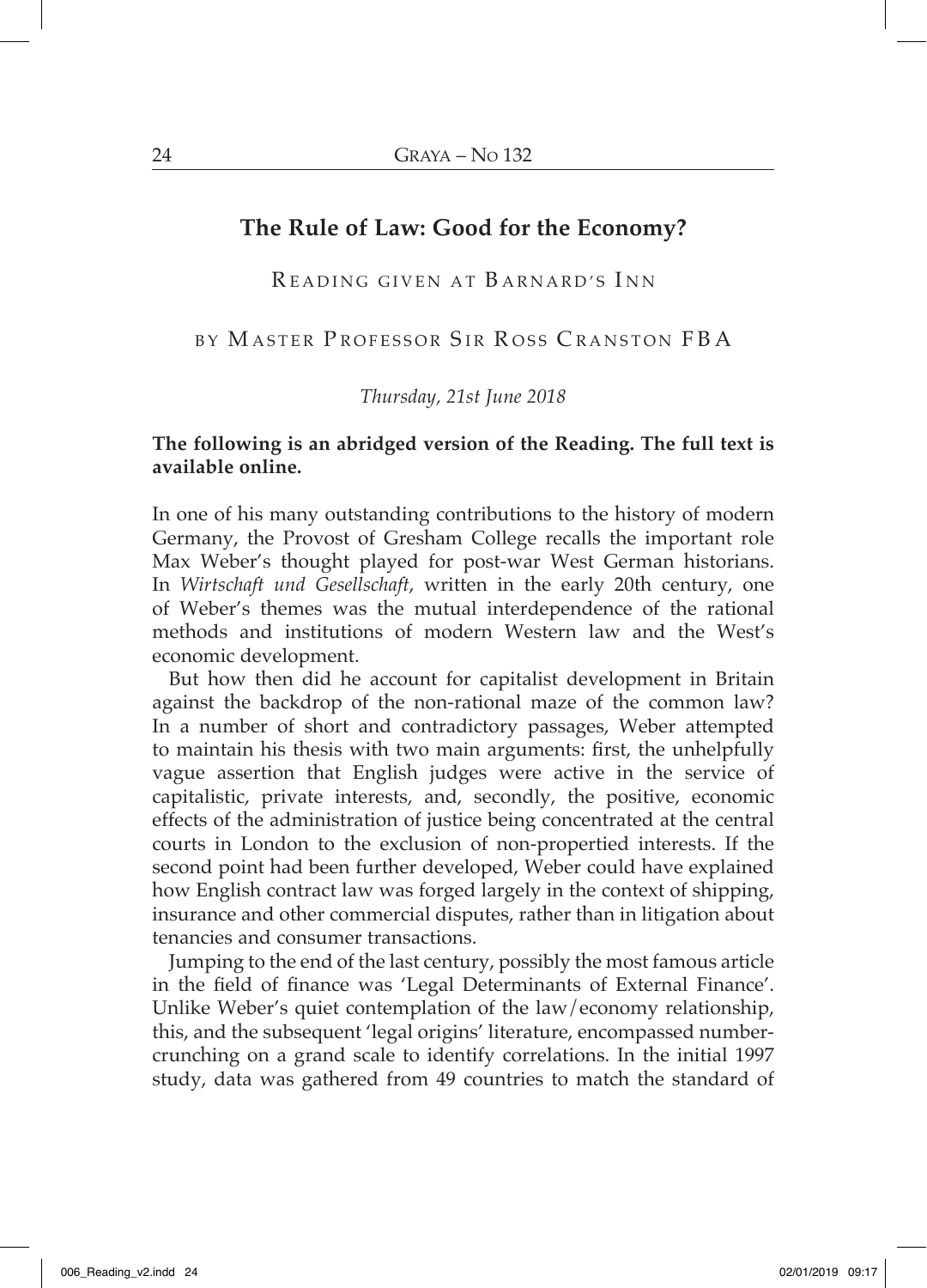investor protection, measured by the character of legal rules and the quality of law enforcement, to the development of the capital markets. A further article in 1998, with data from the same 49 countries, found that common law countries generally had the strongest, and French civil law countries the weakest, legal protections for investors, with German and Scandinavian civil law countries located in the middle. Reviewing the literature in 2013, three of the original authors reached a number of conclusions: in brief overview, that differences in legal rules matter for economic and social outcomes, with the market-supporting solutions of the common law system working better than the policy-implementing solutions of the civil law system as far as positive economic consequences are concerned.

The conclusions of the legal origins school have been contested: in particular the conclusion that common law countries are more conducive to economic and financial development than those in other legal families. Criticisms have been made about the methodology of the studies and that the common/civil law division is too simplistic. It is said that its overall conclusions are belied by Asian developments. Best exemplified by China is a model where economic boom has occurred in the absence of many rule of law features, certainly as we understand them. By contrast, in common law India the judiciary has not played a significant role in adapting the substantive law to the changed needs of a market economy.

For several decades the World Bank has advanced the link between the rule of law and economic progress in its prescriptions for developing and emerging economies. 'Justice and the rule of law', it states on its website, 'are central to [the Bank's] core agenda of ending extreme poverty and promoting shared prosperity.' The World Bank's working definition of the rule of law entails accountable officials; laws which are clear, available, stable and protective of human rights, the efficient and fair enactment and application of those laws; and the administration of justice by competent, ethical and independent officials. In its 2017 World Development Report the Bank sought to gather together its accumulated wisdom on the subject and its wider point about the positive impact of good governance. The report and its accompanying appendices drew on the Bank's extensive experience in many countries to support its conclusion that the rule of law is needed for a country to realise its full social and economic potential.

My exploration of the link between law and economic development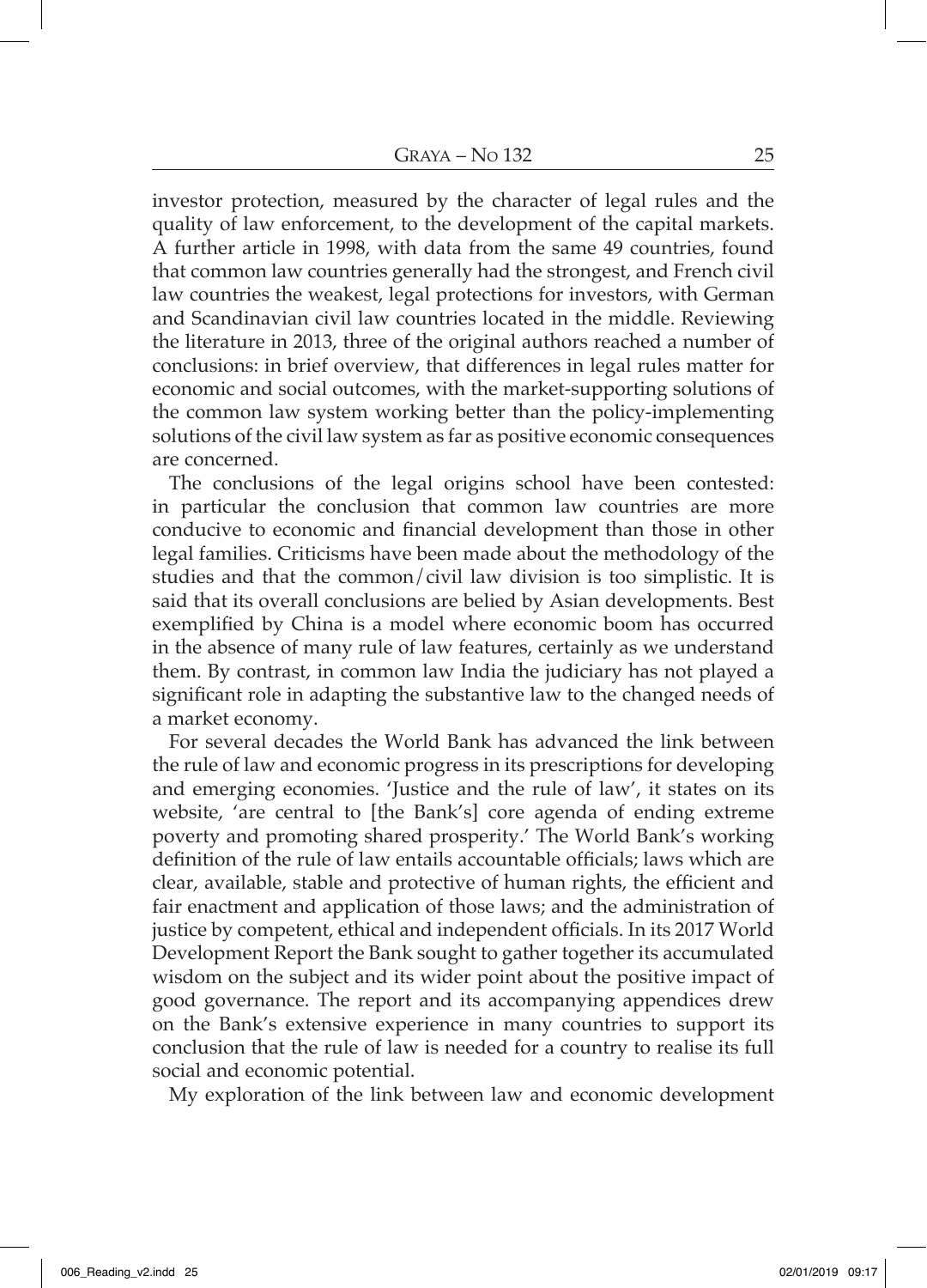is not Weber's library contemplation, the number-crunching of the legal origins school and its critics, or the World Bank's inferences drawn from disparate case studies of experiences in developing and emerging economies. What I seek to do is to draw inferences from the history of English commercial law and development since the first part of the 19th century. In broad outline, I examine transactional law – markets, agency, sales, financing, and dispute resolution – and, by delving into business and banking archives, seek to explain whether the law was supportive of commercial activities and was perceived as responsive by the commercial community. In this lecture I hope to give a flavour of the larger study. I begin with how English judges in their law-making have consciously attempted to facilitate commercial activity.

### **Three, key philosophical underpinnings of English commercial law**

The first is freedom of contract. The rapid development in contract doctrine to accommodate the changing economy in 19th century England was the subject of Professor Patrick Atiyah's magisterial account, *The Rise and Fall of Freedom of Contract*. Atiyah's story is of the replacement after 1800 of notions of fairness and equality of exchange, coupled with liability based on reliance or the receipt of benefit, by notions of contract based on the expressed will of the parties, and liability grounded on promises (offer and acceptance and the intention of the parties). Whether the transformation is as stark as Atiyah suggests, there can be little doubt that, as he contends, 19th-century contract law 'was closely related to the ideas of the political economists and to the rise of the market economy'.

Atiyah was writing in the 1970s, and just as his 19th century judges were influenced by the political economy of their time, so his 'fall' in freedom of contract was associated with what he saw around him: the rise of the mixed economy, the corporatism of the 1970s and the intrusion into free contracting of legislation such as the Consumer Credit Act 1974. In fact the history in the commercial sphere continued to be one of few limitations being placed on how parties might contract and of the courts upholding bargains struck. As Lord Collins JSC put it in *Belmont Park Investments Pty Ltd v BNY Corporate Trustee Services Ltd* [2011] UKSC 38, 'despite statutory inroads, party autonomy is at the heart of English commercial law … it is desirable that, so far as possible,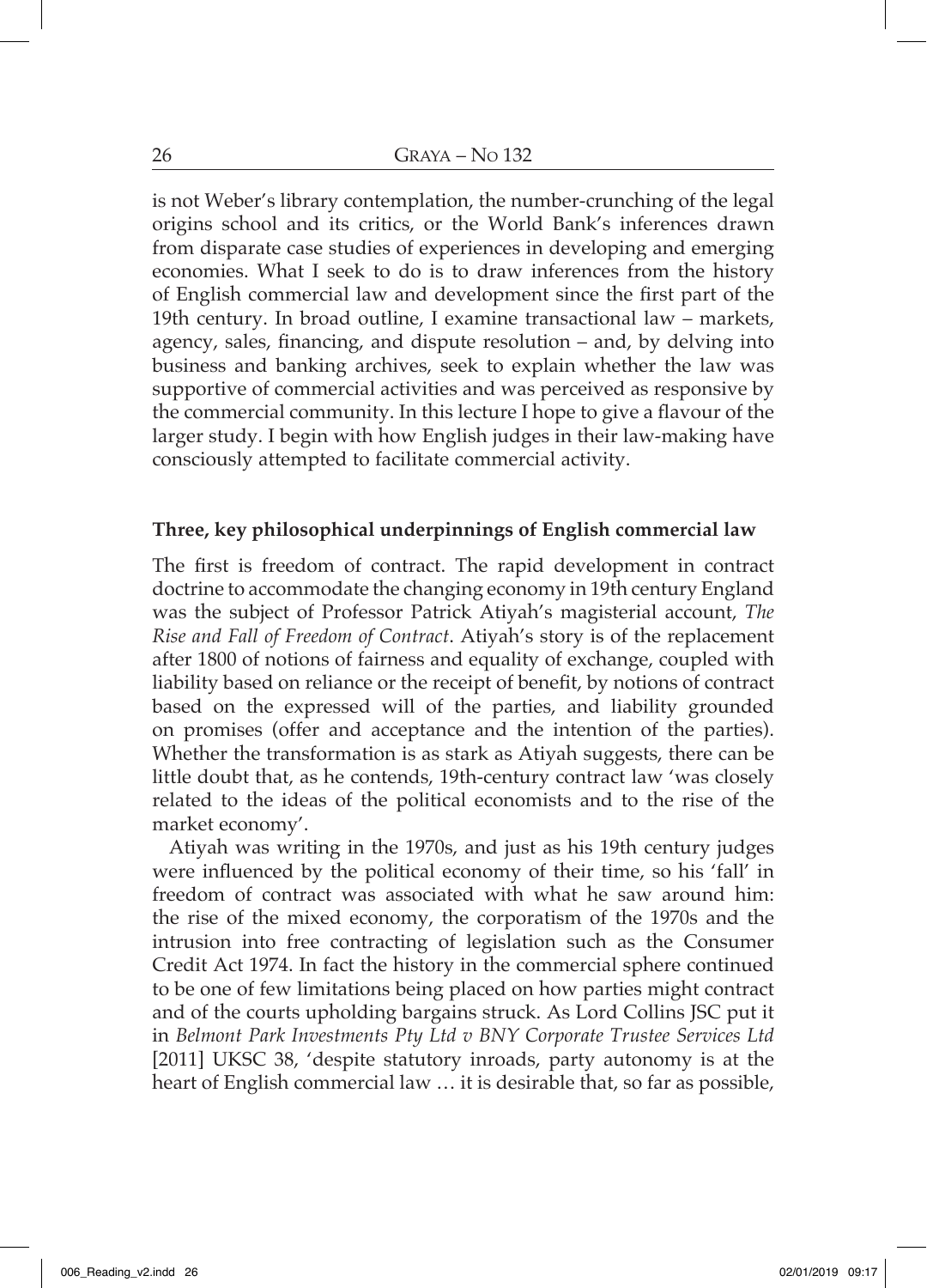the courts give effect to contractual terms which parties have agreed. And there is a particularly strong case for autonomy in cases of complex financial instruments …'

The second philosophical underpinning of English commercial law is certainty. That has sometimes been so emphatically stated as the touchstone for decision-making that outcome is secondary. This can be traced back to Lord Mansfield, who said in 1774: 'In all mercantile transactions the great object should be certainty and therefore it's of more consequence that a rule should be certain, than whether the rule is established one way or the other. Because speculators in trade then know what ground to go upon.' One of the greatest of Gray's Inn's members in recent times, Lord Bingham, quoted this passage in his dissent in *The Starsin* [2003] UKHL 12, adding that 'this observation is … particularly pertinent where the issue is one which … has been the subject of repeated litigation over the years.'

Thirdly, English commercial law keeps equitable doctrines at bay. For present purposes, equity can be taken as the rules applied in the Chancery courts. Some of these, such as undue influence, unconscionability and relief against forfeiture, are directed at fair dealing. Another of Gray's Inn's great 20th century judges, Lord Atkin, said in R*e Wait* [1927] 1 Ch 606: 'It would have been futile in a code intended for commercial men'– the Sale of Goods Act  $1894 - \ldots$  [if] at the same time it was intended to leave, subsisting with the legal rights, equitable rights inconsistent with, more extensive, and coming into existence earlier than the rights so carefully set out in the various sections of the code.'

An illustration of the attitude of English commercial law to equitable doctrines is provided by *The Scaptrade* [1983] 2 AC 694, where four days after a charterer had failed to pay the monthly hire in advance, as required by the time charter, the owners withdrew the vessel. They were able to do this under a clause in the charterparty. It was a time of rising freight rates and they could re-charter the vessel at a profit. The House of Lords held that the charterer was not entitled to relief from forfeiture notwithstanding the argument that the strict application of the withdrawal clause led to capriciousness. The possibility that shipowners might snatch at the opportunity to withdraw ships from the service of time charterers for non-payment of hire was well known in the world of shipping, as was the possibility of inserting an anti-technicality clause to prevent such an occurrence.

So freedom of contract, the need for certainty for commercial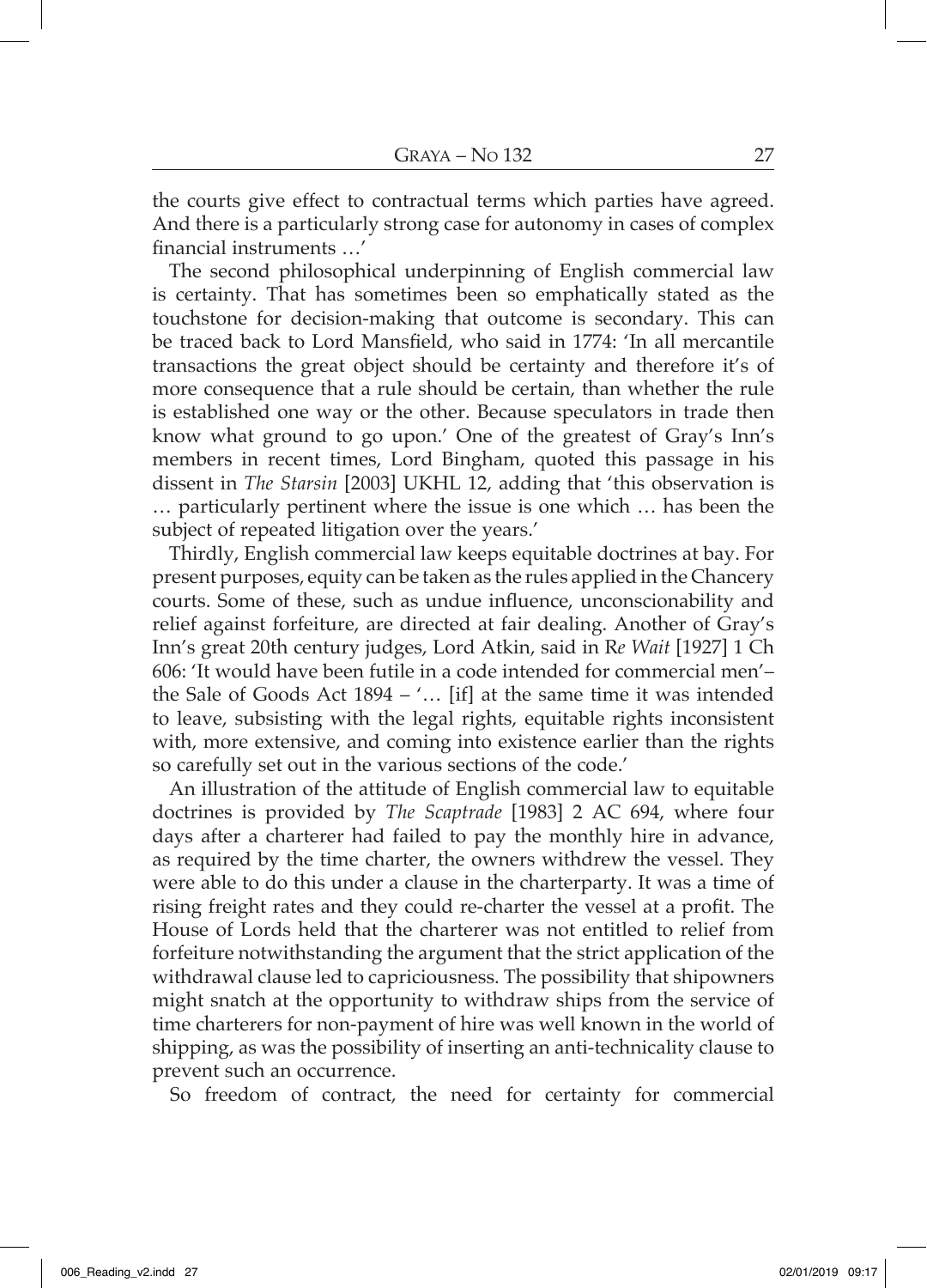contracting, and confining equity's reach are three of the key underlying principles of English commercial law. Each is based expressly on the perceived needs of the commercial community. Each is regarded as essential if markets are to operate smoothly and efficiently, and commercial parties are to achieve their aims.

### **Five examples where 19th and 20th century infrastructure contributed to commercial and financial innovation**

The first example is the Bankers' Clearing House, which facilitated payment by establishing a central payment system for the exchange and settlement of bills of exchange and cheques. Cheques were introduced in the 18th century; bills of exchange have a much longer pedigree. In 1770 a clearing system for bills of exchange and cheques was formalised in the City of London. Initially clerks from the different private banks met at the Five Bells, a tavern in Lombard Street. The first clearing house was built in Lombard Street in 1833, initially with bilateral netting but, from 1841, multilateral netting. In 1854 settlement in cash was replaced by settlement across the accounts the banks held at the Bank of England. The important role it has played in the payment system has continued ever since. In 1854 James Grant, in his *The Law Relating to Bankers and Banking*, described the clearing house as follows:

'The Clearing House is a large room fitted with drawers: each banker, using the house, has one of these, marked with his name or firm. In the morning, and at half-past three o'clock in the afternoon of each week day, a clerk from each banker using the house attends, bringing with him the cheques on other banks that have been paid into his bank since last clearing; these he deposits in the drawers of the respective banks on which they are drawn; he then credits their accounts separately, with the different amounts of the cheques they have placed in his drawer, as against his bank.'

The clearing house circumvented the need for the banks to send their clerks with the bills of exchange and cheques their customers had deposited with them to the other banks where these were payable or on which they were drawn. Instead they could collect the moneys owed their customers by presenting bills and cheques centrally at the clearing house. As a result of the netting of payment obligations between the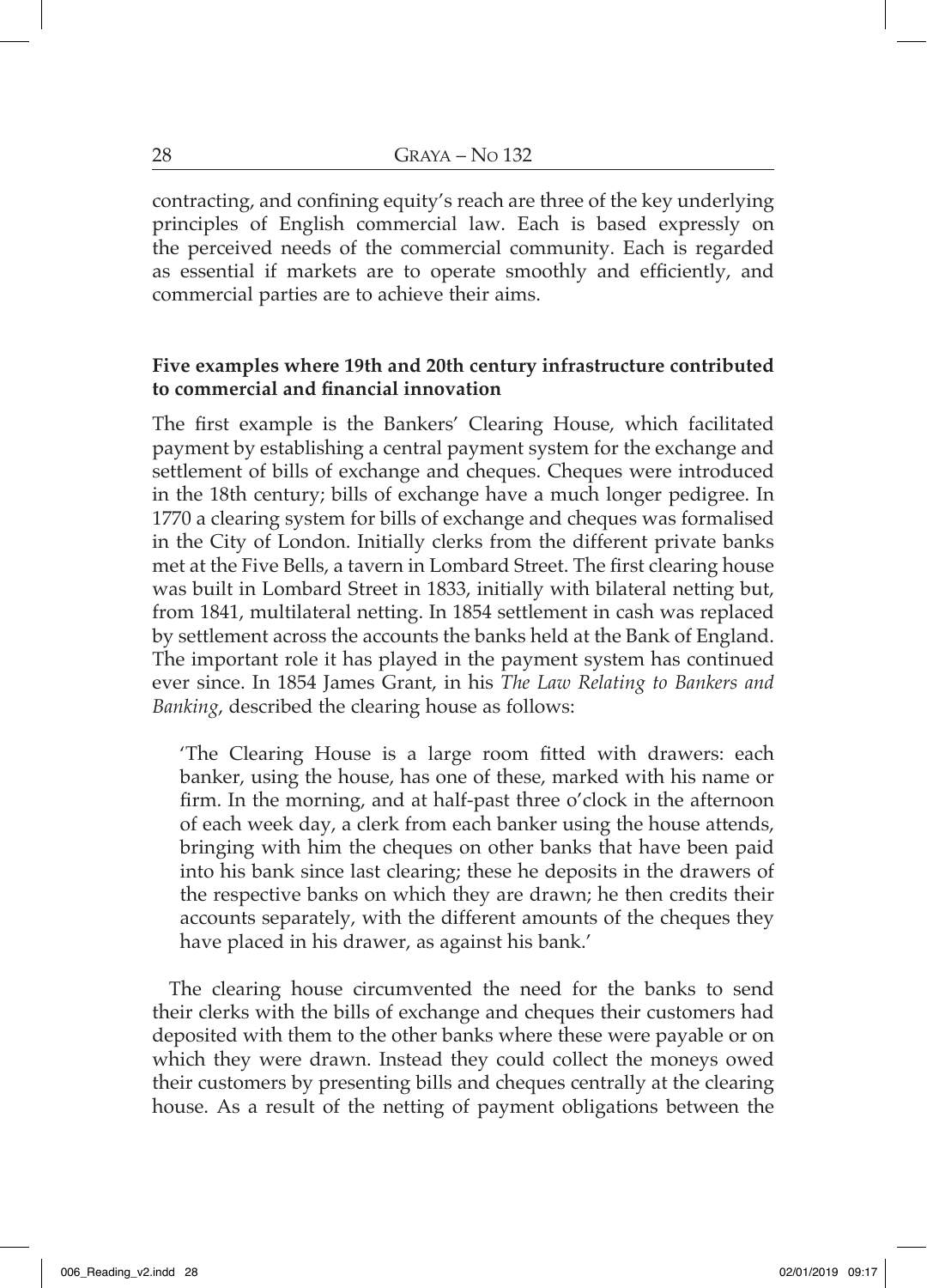banks, clearing reduced the amount of money a bank needed to have ready to settle its debts.

The courts quickly became familiar with the operation of the clearing house. As early as 1811 Lord Ellenborough held that presenting a bill of exchange through the clearing house was sufficient, although the acceptance on it indicated that it would be paid at the bank's address in the City of London. The Court of Common Pleas held in 1843 that acting in accordance with the practices of a clearing house was the reasonable course for bankers to take, and one the law would protect. By the end of the 19th century the courts were giving effect to the rules of the clearing house in pinning liability on a bank failing to comply with them. The only potential defect in the clearing system, identified by the prominent economic commentator Ernest Seyd, was if one of the banks collapsed: he thought this unlikely, since there was careful vetting of members. In any event, should it occur, the understanding was that all its payments in the clearing would be unwound. 'Our Law Courts would uphold this understanding as a "banking law" established by custom', he confidently asserted.

A second example of the courts endorsing the workings of the City of London's infrastructure concerns the London discount houses, the basis of the money market. This requires an understanding of the centrality of the so-called 'Bill on London' in financing international trade. The merchant banks (the acceptance houses) accepted (in the legal sense) bills of exchange drawn, for example, in favour of British exporters, but then sold (discounted) them in the market. Discounting meant that the exporter (in our case) received immediate payment for its goods before the 60 or 90 days when payment under the bill was due, but not out of the bank's own funds. Payment was at a discount to the face value to take into account the early payment.

Although in law the acceptance house was primarily liable on the bill, having accepted it, the exporter was paid because the bill was sold. The bill brokers who discounted bills in the first part of the 19th century became discount houses later in the century, funding themselves by short-term deposits from the banks (with whom they did not compete), and selling (rediscounting) bills on their own account to the commercial banks and the Bank of England. Later the discount houses also bought government bonds, and with time that became the avenue for conducting monetary policy. London thus developed as the world's first money market in short term monetary assets.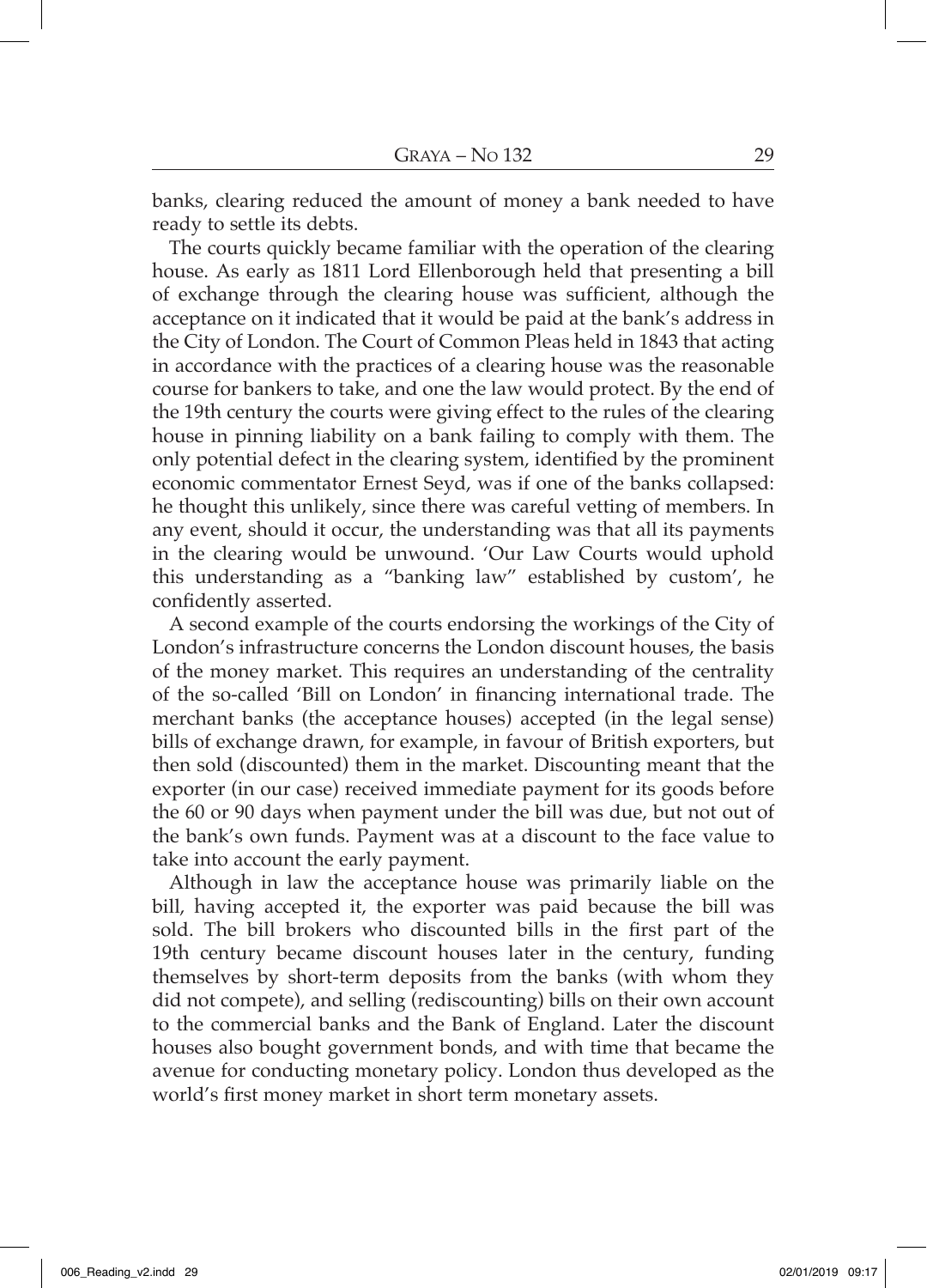The law provided no obstacles to the discount of bills of exchange. Onward sale was part of the fabric of bills of exchange law from the 18th century, with refined provisions for the endorsement of bills and its hierarchy of liability in the event of the failure of any one party to a bill to pay. But the discount market in London came into sharp focus with the collapse of the largest discount house, Overend Gurney & Co Ltd, in May 1864. What led to the immediate crisis was a judgment on 8th May 1866, which held that Overend Gurney (and others) could not sue the acceptor of the bills of exchange they held because the bills were ultra vires the issuer. (That has resonance with *Hazell v Hammersmith and Fulham LBC* [1992] 2 AC 1 and the cases which followed, where the courts held that derivative contracts are void as being ultra vires a local or public authority's powers.)

Following the judgment there was a run on Overend Gurney, and on 9th May it applied to the Bank of England for assistance. The Bank of England refused to provide liquidity on the ground that it was insolvent. Despite its prominence and position in the market, it was not too big to fail. Mid-afternoon on 10th May 1866 Overend Gurney suspended payment. Panic ensued. The Bank of England used its reserves to support the banks and the other discount houses with liquidity through bill purchases and repurchase agreements for government debt. The banks and discount houses could thus meet demands by depositors, including in the case of the discount houses the commercial banks which, as I have said, deposited funds with them. Confidence was restored, although some 200 companies and banks failed in the aftermath.

What came out of the Overend Gurney crisis was the publication in 1873 by Walter Bagehot, then editor of *The Economist*, of his famous *Lombard Street, A Description of the Money Market*. The book advanced the case that to prevent systemic failures in similar panics the Bank of England should act as the lender of last resort. That has become a fundamental principle of central banking. What also came out in the wash in Overend Gurney's liquidation were its slack and risky practices in bill discounting and other ventures. But the practices of the London money market emerged unscathed. In *Re Fox, Walker, & Co* (1880) 15 Ch D 400 the court recognised the almost invariable practice of bill brokers in the London market not to endorse the bills they discounted, but to give a general guarantee for all bills discounted.

My third example of law supporting financial infrastructure concerns the growth of the futures markets. As with my first two examples, the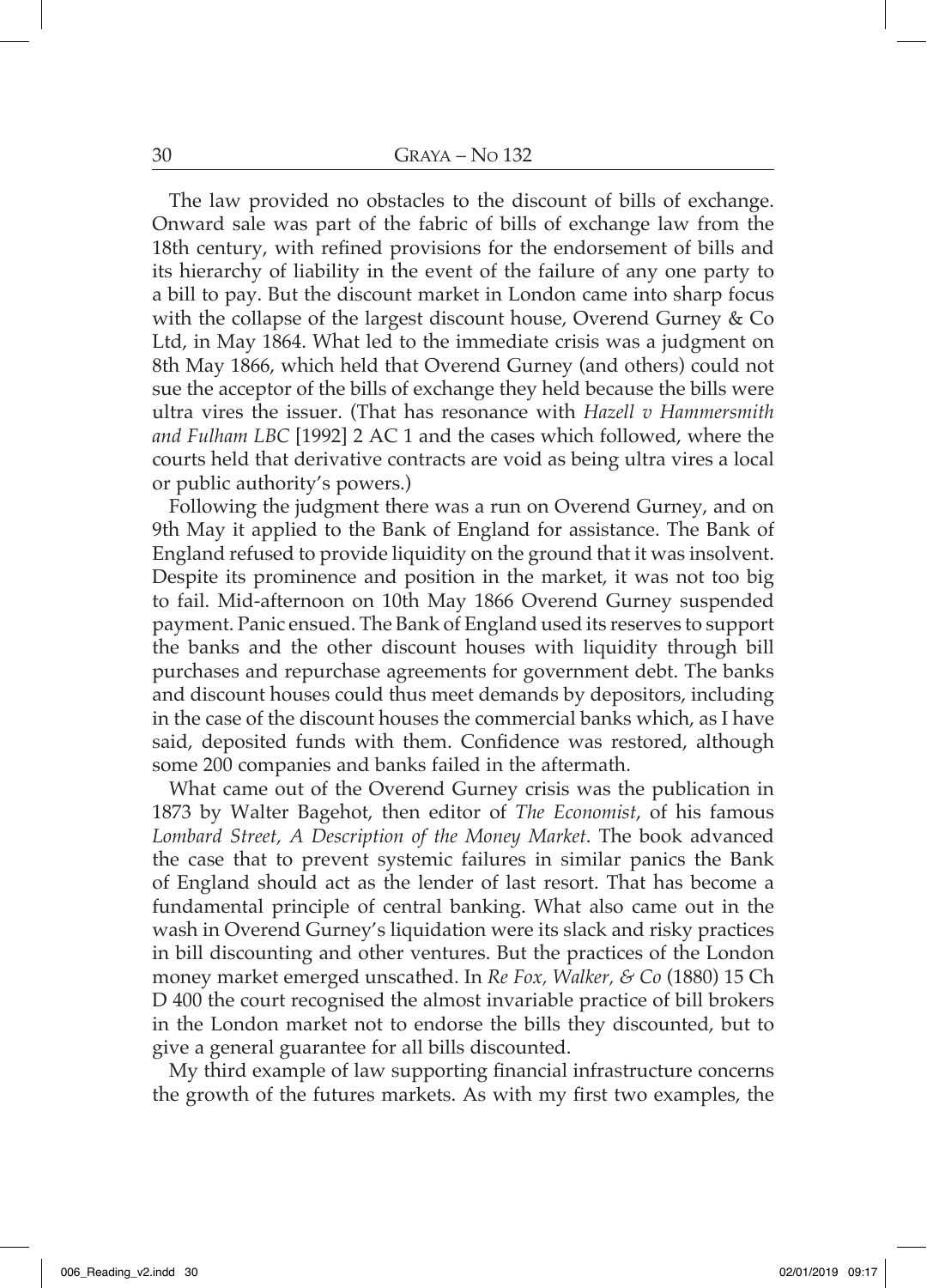courts performed a legitimising role, in this case enforcing the rules of the commodities exchanges and clearing houses as regards, for example, margin payments, but also shielding futures dealings from the gaming laws.

My fourth and fifth examples are directed at commercial techniques rather than institutions. These days asset finance involves finance leasing, hire purchase, and sale and leaseback. Finance leasing is used for businesses needing equipment, whether it be photocopiers, fork-lift trucks, manufacturing plant, motor vehicles or aircraft. The finance house or bank purchases the equipment and leases it to the business for a period, the business paying the full value of the equipment, plus interest, over the period of the lease. One obvious advantage is that a business gains access to the equipment without incurring the immediate cost of an outright purchase.

Hire purchase takes matters one step further and allows the business to buy the equipment on credit: the equipment is leased (or hired) and at the end of a specified period the business can exercise an option to purchase it, usually for a nominal sum. A sale and leaseback transaction performs the different function of enabling a business to raise money on the back of its existing assets. The business sells assets to the finance company or bank, which then leases them back to the seller-lessee under a finance lease or a hire purchase agreement.

The finance lease developed in England in the mid-19th century with railway wagons. Because of the amount of capital required and the fluctuating demand, the railway companies decided not to purchase wagons themselves but to leave it in the main to those wanting to transport goods to furnish their own wagons. From the point of view of businesses needing wagons, the advantage of hiring them was that they need not lay out capital immediately for their acquisition. When coupled with a sale of wagons under what was called deferred purchase terms, later known as hire purchase, businesses obtained their wagons on credit. Deferred purchase was especially attractive to less well capitalised companies such as smaller collieries.

There were legal risks for the wagon companies, which reached the courts in the late 19th century. The first concerned the distinction between conditional sale and deferred (or hire) purchase. If the lease of wagons with the option to purchase was in reality a credit or conditional sale, the wagon companies might not have a property claim in the event of a hirer's insolvency. It might also be that a hirer could give good title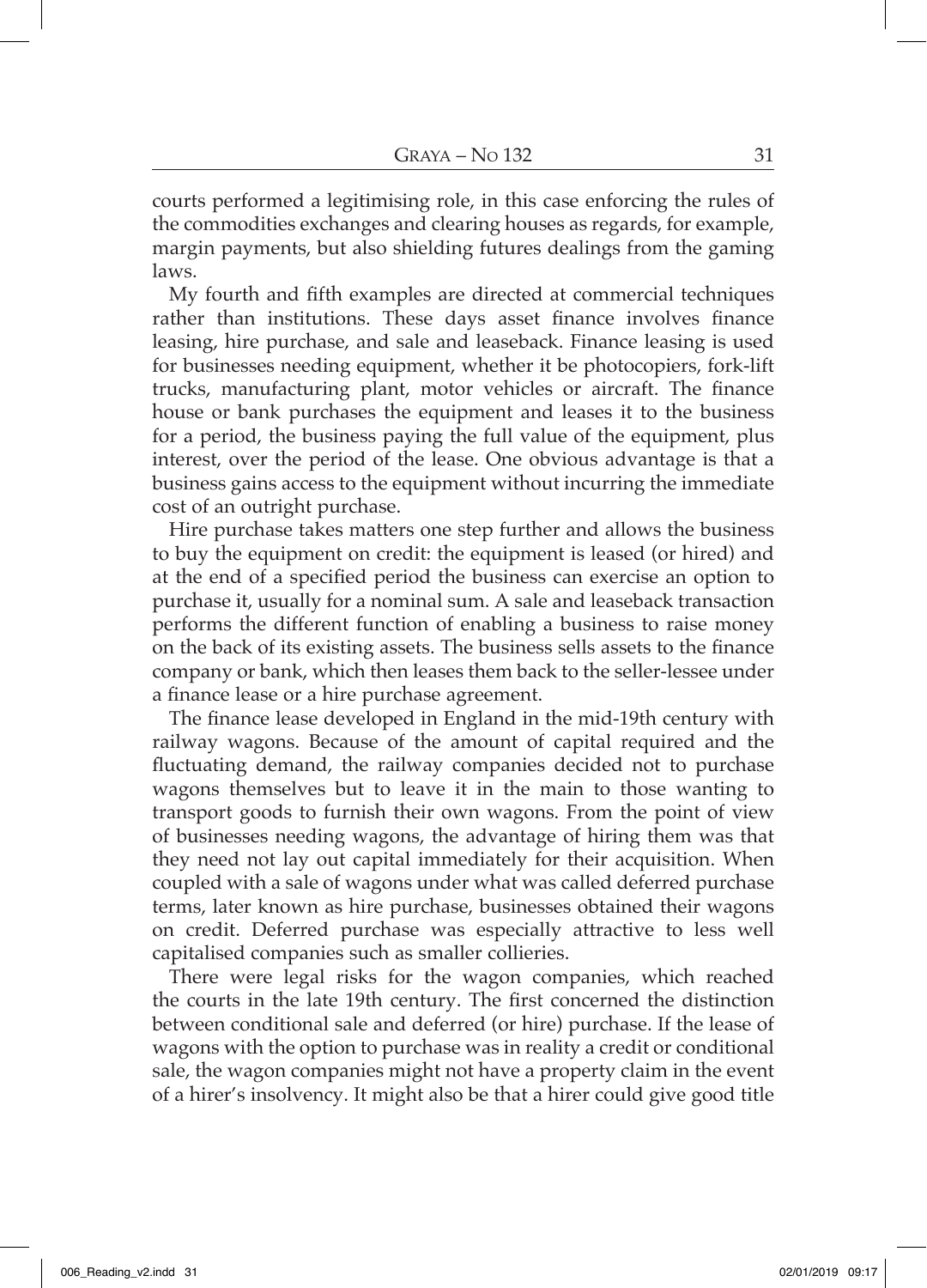to a third party under the Factors Acts. This was not a major risk when wagons had the name-plates of the wagon company attached. However, it did arise in other contexts, since deferred or hire purchase was used increasingly from the 1860s for the sale of pianos, furniture, and sewing machines to members of the middle and skilled working classes. After a slight hiccup, the courts helpfully characterised hire purchase not as sale, but as hire, coupled with an option, albeit not an obligation, to purchase: *Helby v Matthews* [1895] AC 471.

In commercial circles, however, a second risk loomed larger. That was with sale and leaseback, where a business sold its wagons to raise money and then leased them back for continued use. The issue arose in 1886 in what was recognised as a test case: *North Central Wagon Co v Manchester, Sheffield and Lincolnshire Railway*. The judge at first instance held that the documents between North Central Wagon Co and the colliery constituted an unregistered bill of sale so that the sale and leaseback was void. That finding was reversed on appeal. In the 20th century a number of the wagon companies became finance houses, offering hire purchase and finance leases.

My final example concerns the Euromarkets, which developed in London from the 1960s. The story has been told a number of times, including in Niall Ferguson's excellent biography of Siegmund Warburg, *High Financier*. Essentially, there was a surplus of dollars outside the United States and the City of London became the centre for their deposit and recycling. New York might have assumed that role but the US Interest Equalisation Tax and Regulation Q discouraged it. In Ferguson's account, the development of the Eurobond market was 'a largely spontaneous result of innovation by private sector actors, with some help from Britain's permissive monetary authorities'. Warburg's insight was that a syndicate of banks 'could, under the right regulatory conditions, operate across European borders without violating existing rules on exchange and capital controls, not least because the loans were denominated in dollars'.

The first Eurobond issue was in 1963 for \$15 million for the Italian Autostrade. The bonds were 5½%, 1972/78, guaranteed by an Italian state entity under the management of Warburgs, Deutsche Bank, Banque de Bruxelles and Rotterdamsche Bank. They were quoted on the Luxembourg stock exchange. The solicitors were Allen & Overy, who had to overcome a number of legal issues such as the UK controls on capital issues and the registration requirements under the UK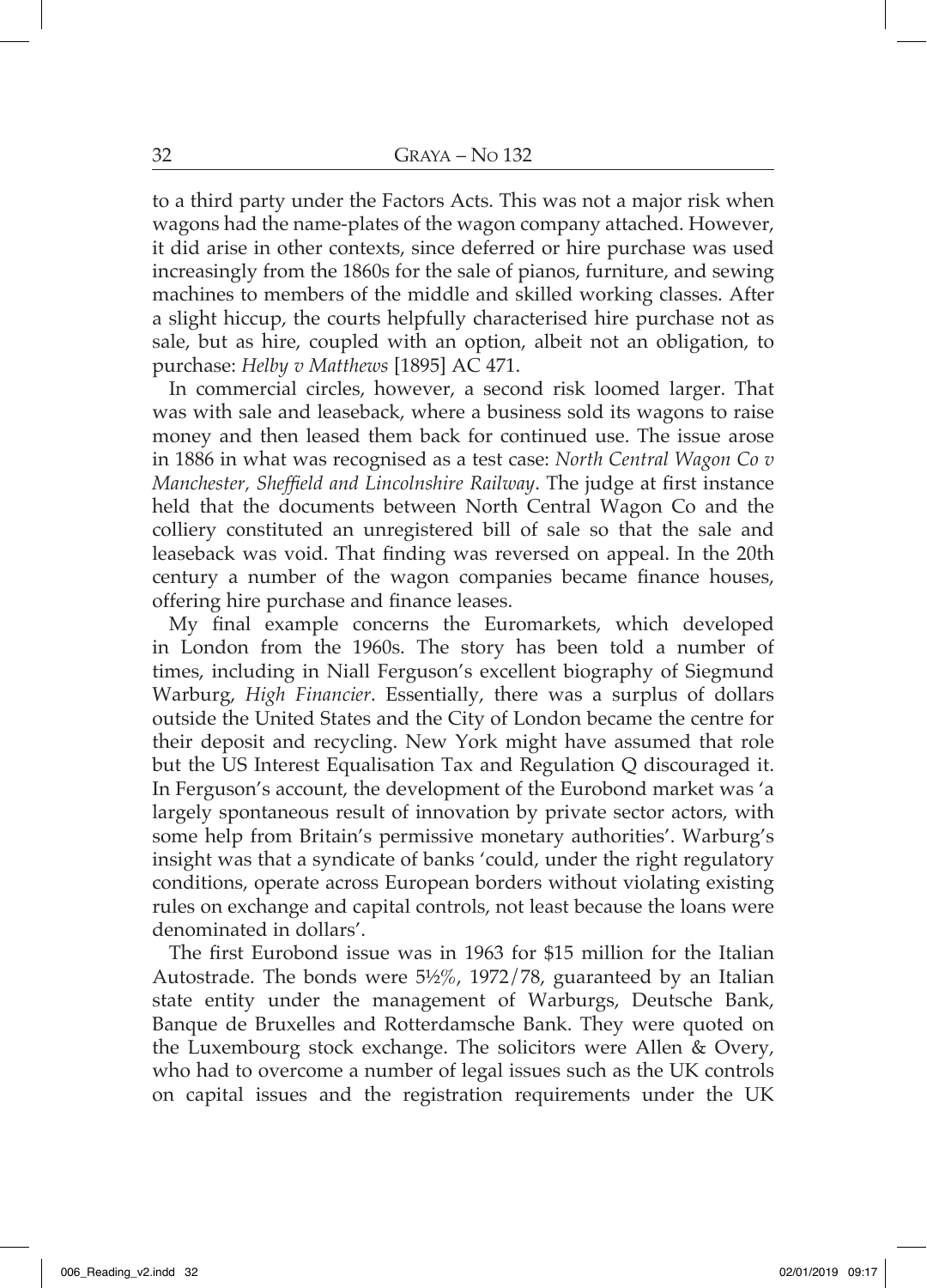companies legislation for bonds being offered to the public. When the Eurodollar market was finally considered by the courts some 25 years later, its insulation from US controls was upheld in *Libyan Arab Foreign Bank v Bankers Trust Co* [1989] QB 728.

## **What we can draw from these examples in terms of the larger topic: the relationship of law and economy**

One feature was that English commercial law enabled commercial and financial institutions and associations to draw their rules and standard contracts to their own design. Freedom of contract was not the answer to every problem: it was not possible to overcome the ultra vires rule through contractual provisions. But in many cases freedom of contract enabled the commercial community to draft around a problem. In *Cooke v Eshelby* in 1887, the House of Lords applied ordinary agency principles to dealings between brokers on the Liverpool Cotton Exchange. That caused consternation, but the problem was solved by the market redrafting the contract.

I should highlight some features of this private law-making. First, it was often innovative in addressing commercial need; secondly, it was generally by the trade itself so that lawyers were only occasionally involved; and, thirdly, dispute resolution was informal, with arbitration by members of the relevant trade association.

Another feature of the relationship of law and economy was that commercial practices took on the force of law. The simplest illustration of that was that commercial custom (trade usage), if well known, certain and reasonable, could be used to interpret commercial contracts and to add terms. Particular ports and markets were not infrequently held to be the repository of such customs and usages.

A further aspect of this second point is what Professor Sir Roy Goode has described as market practice being able 'to pull itself up by its own legal bootstraps'. This is not so much an application of the rule about commercial custom and usage, but more the point I made earlier about the courts legitimising an institution, market or commercial way of dealing.

That leads to a third feature of the relationship: that English judges have generally been supportive of commerce and have attempted to reach commercially helpful results. Thus the House of Lords abandoned